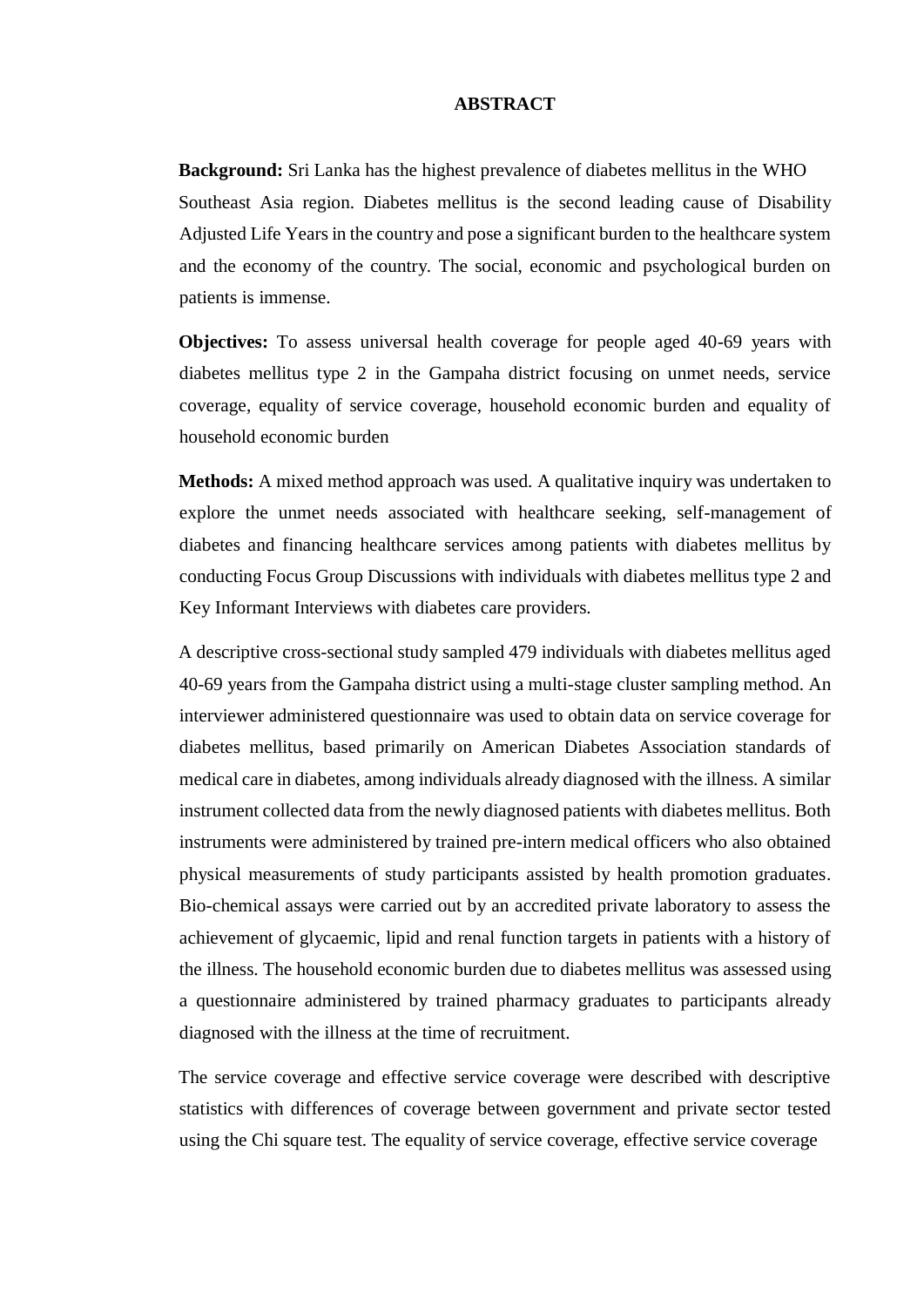and household economic burden was assessed using absolute inequality and relative inequality measures across equity stratifiers of sex, age, area of residence, highest education level, employment status and household income.

**Results:** The unmet needs of diabetes patients were most pronounced in relation to the awareness of the causation and complications of diabetes and side effects of antihyperglycaemic medication. Barriers to uptake of lifestyle modification guidance such as busy lifestyle, competing priorities and breaking away from dietary habits were highlighted. Healthcare providers' perspective shed light on supply side barriers such as lack of consultation time, material and human resources in the government sector and lack of adherence to clinical practice guidelines overall.

Of 2,106 participants who consented to participate in the study, 1,767 participated giving a response rate of 83.9%. At the time of recruitment, 404 participants already had type 2 diabetes mellitus and 401 of them were included giving a response rate of 99.2%. The majority were female (57.9%) and 44.9% were aged 60-69 years. The majority of respondents had a regular provider for care of diabetes mellitus (n=362, 90.3%). Most of them chose government sector healthcare institutions for regular care of diabetes (n=192, 53.0%).

The prevalence of unmet needs for physician care for diabetes was  $16\%$  (n = 64, 95%) CI: 12.5%-19.9%) mostly due to lack of time to make the clinic visit  $(n = 31, 48.4\%)$ . Unmet needs for anti-hyperglycaemic medicines or insulin were reported by only 16 respondents (4.2%, 95% CI: 2.4%-6.6%). Unmet needs for investigations were reported by only 24 respondents (6.0%, 95% CI: 3.9%-8.8%).

The service coverage for diabetes mellitus was assessed based on nine key interventions under the six domains of care, namely; patient-centred collaborative care, lifestyle management, glycaemic control, cardiovascular disease and risk management, microvascular complications and foot care, and diabetes self-management education using the minimal coverage criteria appropriate for each intervention. The lowest coverage of 32.9% ( $n = 126$ ) was reported for screening for neuropathy and foot care which was assessed using the criteria of 'advice received on foot care and feet inspected at least once and/or examined for sensory loss within the past 12 months.' The highest coverage of 97.1% ( $n = 372$ ) was reported for blood pressure control assessed on the criteria of 'blood pressure measured at least once during the past 12 months.' Only four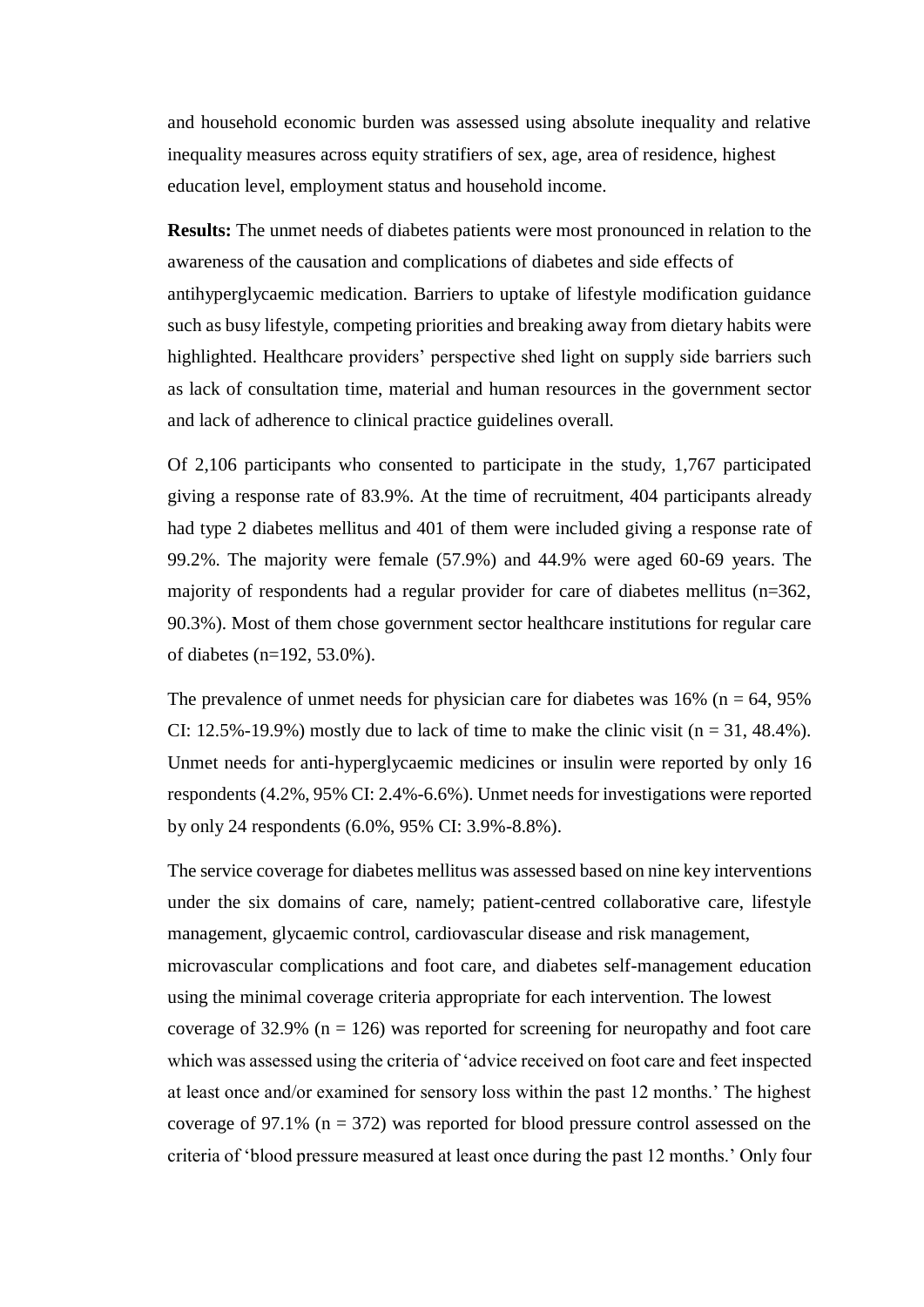out of the nine selected interventions had a coverage exceeding 50%, namely,

collaborative care (n=319, 83.3%, 95% CI: 79.3% – 86.8%), glycaemic control (n = 351, 91.6%, 95% CI: 88.4% – 94.2%), blood pressure control (n = 372, 97.1%, 95% CI:  $94.9\% - 98.6\%$ ) and blood lipid control (n = 273, 73.8%, 95% CI:  $69.0\% - 78.2\%$ ). The coverage of key interventions across sex, age, area of residence, highest education level, employment status and household income level were not significantly different by different groups indicating equity of service coverage. Effective outcomes were defined for the six domains of care. More than 50.0% of respondents were able to achieve the effective outcome only for nephropathy care  $(n = 332, 86.7\%), 95\%$  CI: 82.9% – 89.9%) defined as having an e-GFR  $\geq$  60mL/min/1.73 m<sup>2</sup> and blood pressure control (n = 250, 65.3%, 95% CI:  $60.3\% - 70.0\%$ ) defined as having a blood pressure reading <140/90 mmHg. The overall effective coverage of diabetes care was only 13.9% (95% CI 10.9% – 17.3%). The relative inequalities favoured the most vulnerable across sex, age, area of residence, highest education level and employment status and showed no inequities. The relative inequality was 1.4 for the household income category favouring the income groups 3, 4 and 5. However, the effective coverage of patients was not significantly different across equity stratifiers of age, sex, education, sector of residence, employment status and income.

The household economic burden was assessed based on outpatient care costs borne by 260 respondents and their families during the month preceding the interview and inpatient care costs borne by 16 during the preceding 12 months. The total median cost of an outpatient visit including direct and indirect costs of care was LKR 860.0(IQR: LKR 284.5 – 1970.0). It was significantly more for patients who obtained care from the private sector (LKR 1780.0, IQR: LKR 1000.0 –3400.0) compared to patients who sought care from the government sector (LKR 320.0, IQR: LKR 190.0 – 950.0). The highest proportion of direct costs borne by patients who sought care from the government sector institutions was spent on investigations (39.0%) whilst the cost of medicines constituted the highest proportion spent for direct costs by patients who received private sector services (42.0%). Catastrophic expenditures for diabetes care were experienced by 28 respondents (12.2%) that included 19 (14.8%) from income groups one and two. No difference in the cost burden was observed across age, sex, area of residence and employment status of respondents. People with higher educational attainment spent significantly more (LKR 1000.0, IQR: LKR  $340.0 - 2245.0$ ) than those with lower educational achievement (LKR 760.0, IQR: LKR 235.0 – 1575.5) (p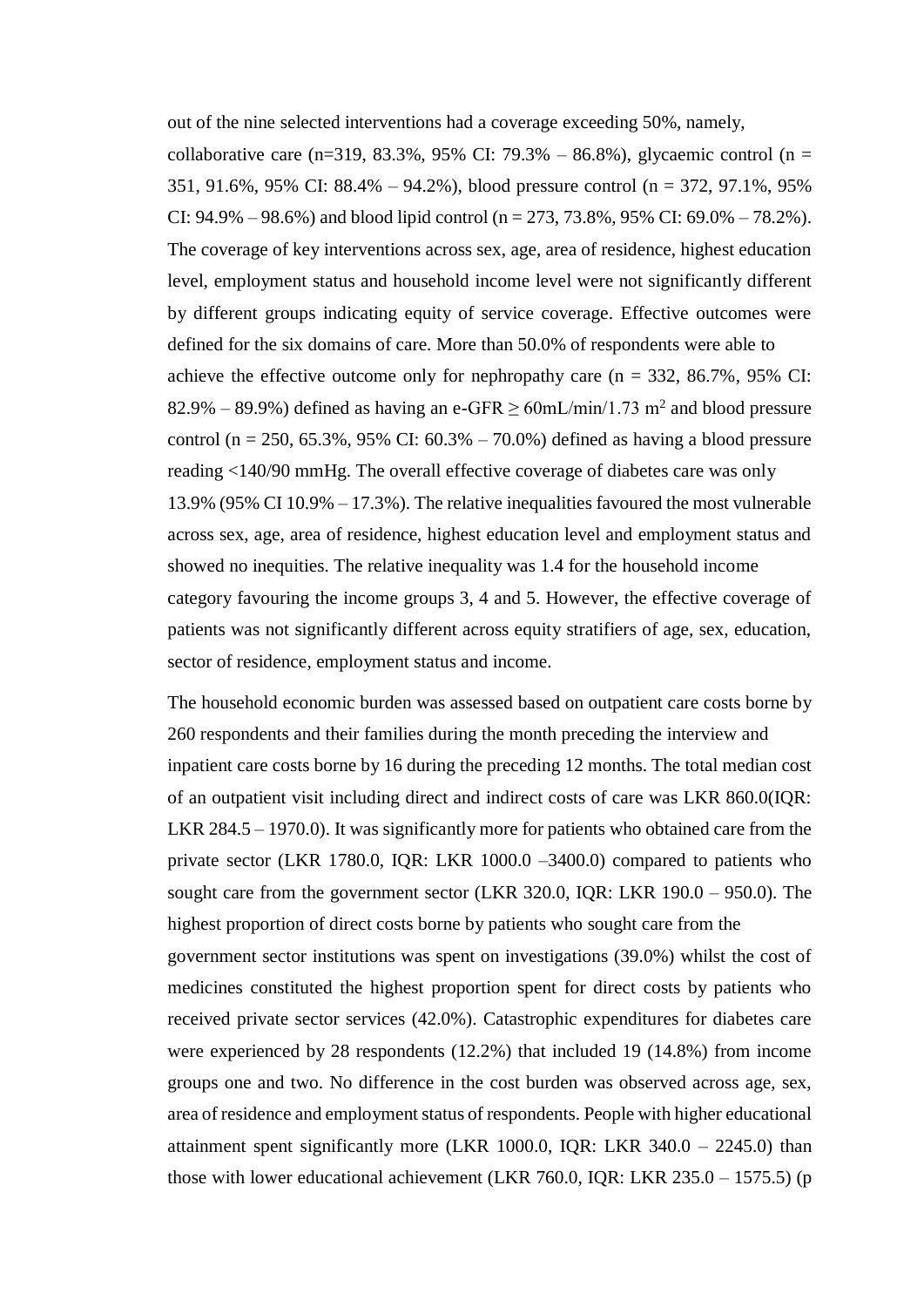$= 0.039$ ). People in income groups three to five also spent significantly more than (LKR) 1205.0, IQR: LKR  $368.8 - 2276.2$ ) people from income groups one and two (LKR 740.0, IQR: LKR 230.0 – 1612.5) ( $p = 0.004$ ). These findings illustrate the absence of inequities in healthcare cost burden due to diabetes mellitus at household level as observed disparities were prominent in the least vulnerable groups. One out of 16 hospital admissions was in the private sector. The total median cost of a hospital admission for diabetes or a related complication was LKR 3,990.0 (IQR: LKR 1,125.0  $-32,212,0$ .

**Conclusions and recommendations:** The unmet needs of diabetes mellitus arose mainly from a gap in awareness of the disease and its management compounded by low levels of patient empowerment for self-management. More investment is recommended for patient education initiatives and self-management education strengthened by trained human resources for delivering patient-centred collaborative care. An entry point for patient-centred collaborative care in the government sector would be the current primary care reforms where a population is empanelled to a healthcare team in the primary level hospitals providing the backdrop for establishing long-term patientprovider relationships which are beneficial for long term illnesses such as diabetes mellitus. Supplier side gaps in meeting patient needs were related to lack of resources, overcrowding of public sector healthcare institutions and lack of adherence to clinical protocols. The reported unmet needs by respondents was low. The service coverage for key interventions defined by minimal coverage criteria were suboptimal with only four out of the nine key interventions being delivered to more than 50% of respondents. The achievement of effective outcomes of care was substantially poor. The overall coverage of diabetes care failed to be effective for at least one fifth of the total sample with diabetes mellitus. Adoption of evidence-based guidelines contextualized to the local setting is highly recommended for diabetes care with national regulatory mechanisms to strengthen enforcement to improve service coverage. An essential service package that conforms to clinical practice guidelines need to be implemented to benchmark resource gaps in each level of government health sector hospitals for provisionof optimal care for diabetes. Required funding for fulfilment of identified resource gaps should be prioritized in annual budgeting of the Ministry of Health, Nutrition and Indigenous Medicine and incrementally allocated to address gross deficiencies. The service coverage and effective service coverage were equitable across selected equity stratifies. Ensuring equity in healthcare access and outcomes should be a dominant